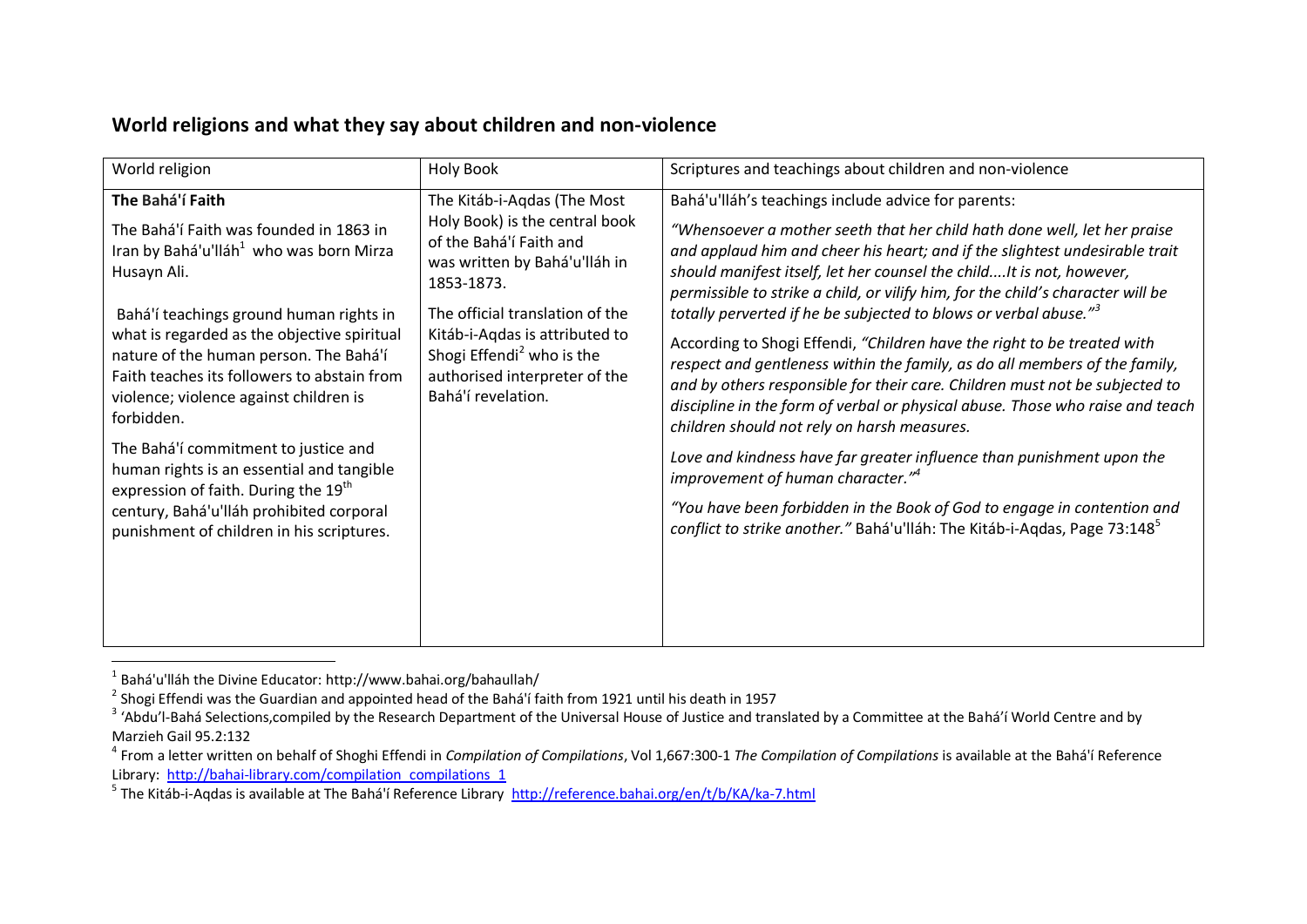| Buddhism is 2,500 years old.<br>Modern Buddhism consists of many<br>different schools of thought, but they all<br>spring from the basics taught by<br>Siddhartha Gautama, the Buddha. The<br>basic tenets of Buddhism are completely<br>against imposing pain and harm on others<br>and there is no room for violence in the<br>Dharma (teachings of Buddha). | The sacred book of Buddhism is<br>called the Tipitaka which is the<br>earliest collection of Buddhist<br>writings. It is written in the<br>ancient Indian language Pali,<br>which is very close to the<br>language that the Buddha<br>himself spoke | The Buddha's advice to parents is clearly to support children to become<br>generous, compassionate, virtuous and responsible. From the Buddhist<br>view true compassion has the power to root out misery and suffering in<br>people's lives and direct them to a state of happiness.<br>"Treat not others in ways that you would yourself find hurtful."<br>The Buddha, Udana-Varga 5:18 <sup>6</sup><br>"A state that is not pleasing or delightful to me, how could I inflict that<br>upon another?" Samyutta Nikaya v. 353 <sup>7</sup> |
|---------------------------------------------------------------------------------------------------------------------------------------------------------------------------------------------------------------------------------------------------------------------------------------------------------------------------------------------------------------|-----------------------------------------------------------------------------------------------------------------------------------------------------------------------------------------------------------------------------------------------------|--------------------------------------------------------------------------------------------------------------------------------------------------------------------------------------------------------------------------------------------------------------------------------------------------------------------------------------------------------------------------------------------------------------------------------------------------------------------------------------------------------------------------------------------|
|                                                                                                                                                                                                                                                                                                                                                               |                                                                                                                                                                                                                                                     | "Non-violence is a lifestyle - an emersion into compassion. Non-violence<br>with our children is discipline vs punishment, action vs retaliation,<br>education vs a pointed finger." Ty Philips <sup>8</sup>                                                                                                                                                                                                                                                                                                                               |
| Christianity is focused on the life, death                                                                                                                                                                                                                                                                                                                    | The Bible contains the Old                                                                                                                                                                                                                          | Reading the Bible through the lens of Jesus' teachings provides Christians                                                                                                                                                                                                                                                                                                                                                                                                                                                                 |
| and resurrection of Jesus Christ, the son of                                                                                                                                                                                                                                                                                                                  | <b>Testament (Hebrew Bible)</b>                                                                                                                                                                                                                     | with a guide for living and for their relationships with others.                                                                                                                                                                                                                                                                                                                                                                                                                                                                           |
| God - fully divine and fully human.                                                                                                                                                                                                                                                                                                                           | which is the sacred scripture of                                                                                                                                                                                                                    |                                                                                                                                                                                                                                                                                                                                                                                                                                                                                                                                            |
|                                                                                                                                                                                                                                                                                                                                                               | Judaism and the New                                                                                                                                                                                                                                 | For many Christians the crucial texts concerning Jesus' attitude and regard                                                                                                                                                                                                                                                                                                                                                                                                                                                                |
| Christians believe human beings are                                                                                                                                                                                                                                                                                                                           | Testament which contains 27<br>books which form the basis of                                                                                                                                                                                        | for children are Matthew 18:1-5 and 19:13-15                                                                                                                                                                                                                                                                                                                                                                                                                                                                                               |
| created in the likeness and image of god,<br>and they look to the example and                                                                                                                                                                                                                                                                                 | Christian belief. The New                                                                                                                                                                                                                           | At that time the disciples came to Jesus and asked, 'Who is the greatest in                                                                                                                                                                                                                                                                                                                                                                                                                                                                |
| teachings of Jesus to live their lives. The                                                                                                                                                                                                                                                                                                                   | Testament is believed to have                                                                                                                                                                                                                       | the kingdom of heaven?' He called a child, whom he put among them and                                                                                                                                                                                                                                                                                                                                                                                                                                                                      |
| way of Jesus was non-violence.                                                                                                                                                                                                                                                                                                                                | been written during CE 100,                                                                                                                                                                                                                         | said, 'Truly I tell you, unless you change and become like children, you will                                                                                                                                                                                                                                                                                                                                                                                                                                                              |
|                                                                                                                                                                                                                                                                                                                                                               | some 70-90 years after the                                                                                                                                                                                                                          | never enter the kingdom of heaven. Whoever welcomes one such child in                                                                                                                                                                                                                                                                                                                                                                                                                                                                      |
| Jesus always treated the vulnerable with                                                                                                                                                                                                                                                                                                                      | death of Jesus.                                                                                                                                                                                                                                     | my name welcomes me. <sup>19</sup>                                                                                                                                                                                                                                                                                                                                                                                                                                                                                                         |
| love and compassion. At a time in history                                                                                                                                                                                                                                                                                                                     |                                                                                                                                                                                                                                                     |                                                                                                                                                                                                                                                                                                                                                                                                                                                                                                                                            |
| when children, along with women, old                                                                                                                                                                                                                                                                                                                          | Some Christians believe the                                                                                                                                                                                                                         | Then little children were being brought to him in order that he might lay his                                                                                                                                                                                                                                                                                                                                                                                                                                                              |

<sup>&</sup>lt;sup>6</sup> Udāna-Varga available at: https://suttacentral.net/uv<br><sup>7</sup> The Samyutta Nikaya "selected Discourses" are available at: <u><http://berkleycenter.georgetown.edu/quotes/samyutta-nikaya-v-353></u><br><sup>8</sup> Ty Philips, 5 Precepts of Par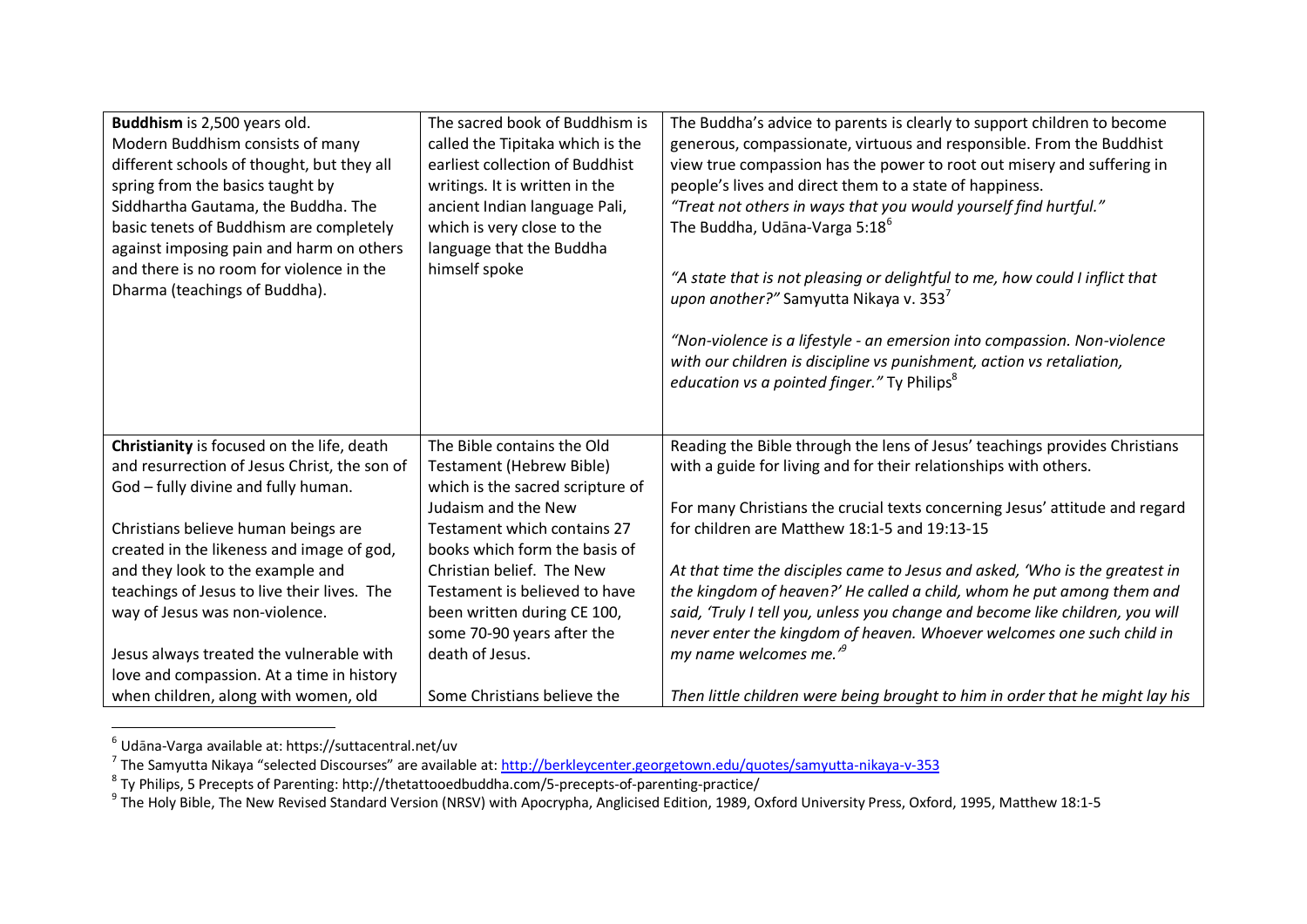| people and slaves were regarded as having<br>little value in the community and when | Bible is the literal word of God<br>and others believe it is the word | hands on them and pray. The disciples spoke sternly to those who brought<br>them; but Jesus said, 'Let the little children come to me, and do not stop |
|-------------------------------------------------------------------------------------|-----------------------------------------------------------------------|--------------------------------------------------------------------------------------------------------------------------------------------------------|
| unwanted children were abandoned, Jesus                                             | of God revealed to human                                              | them; for it is to such as these that the kingdom of heaven belongs.' And he                                                                           |
| always found time for them - he respected                                           | beings and written down by                                            | laid his hands on them and went on his way. <sup>10</sup>                                                                                              |
| children and listened to them. Jesus'                                               | them in different styles. Many                                        |                                                                                                                                                        |
| regard for children was unusual in the                                              | believe the Bible should be                                           | "Smacking children demeans and devalues children. They deserve as much                                                                                 |
| ancient world because he regarded                                                   | reinterpreted for the present                                         | respect and care as adults and physical punishment of them must be ruled                                                                               |
| children as people to be treated with care                                          | time.                                                                 | out. Jesus believed that children were not just an asset for the future or a                                                                           |
| and love.                                                                           |                                                                       | commitment to be undertaken for the sake of society. They were of infinite                                                                             |
|                                                                                     | Over time the Bible has been                                          | value as children."                                                                                                                                    |
|                                                                                     | translated from its original                                          | The Most Revd Dr Barry Morgan, Archbishop of Wales - a message for                                                                                     |
|                                                                                     | languages (Hebrew and Biblical<br>Aramaic) into Greek and many        | Universal Children's Day 2013.                                                                                                                         |
|                                                                                     | other languages. In the process                                       |                                                                                                                                                        |
|                                                                                     | many original meanings have                                           |                                                                                                                                                        |
|                                                                                     | been lost.                                                            |                                                                                                                                                        |
|                                                                                     |                                                                       |                                                                                                                                                        |
|                                                                                     | Mindful of the harmful effects                                        |                                                                                                                                                        |
|                                                                                     | of well-known passages of                                             |                                                                                                                                                        |
|                                                                                     | scripture such as Proverbs                                            |                                                                                                                                                        |
|                                                                                     | 13:24, which have been                                                |                                                                                                                                                        |
|                                                                                     | misused to condone corporal                                           |                                                                                                                                                        |
|                                                                                     | punishment of children,                                               |                                                                                                                                                        |
|                                                                                     | contemporary theologians have                                         |                                                                                                                                                        |
|                                                                                     | reinterpreted scripture in the                                        |                                                                                                                                                        |
|                                                                                     | light of modern scholarship.                                          |                                                                                                                                                        |
|                                                                                     |                                                                       |                                                                                                                                                        |
|                                                                                     |                                                                       |                                                                                                                                                        |
| Hinduism is probably the oldest living                                              | The 112 Upanishads are the                                            | "Ahimso parsmo dharma" translates as "Non-violence is the highest                                                                                      |
| religion. It has no single founder and has a                                        | basis of Hindu religion and                                           | religion" (Chandogya Upanishad XIV 17:4). Another translation from                                                                                     |
| large number of practices and beliefs. It is                                        | philosophy. The original texts of                                     | Brihadarayanka Upanishad reads:                                                                                                                        |

 $^{10}$  The Holy Bible, The New Revised Standard Version (NRSV) with Apocrypha, Anglicised Edition, 1989, Oxford University Press, Oxford, 1995, Matthew 19:13-15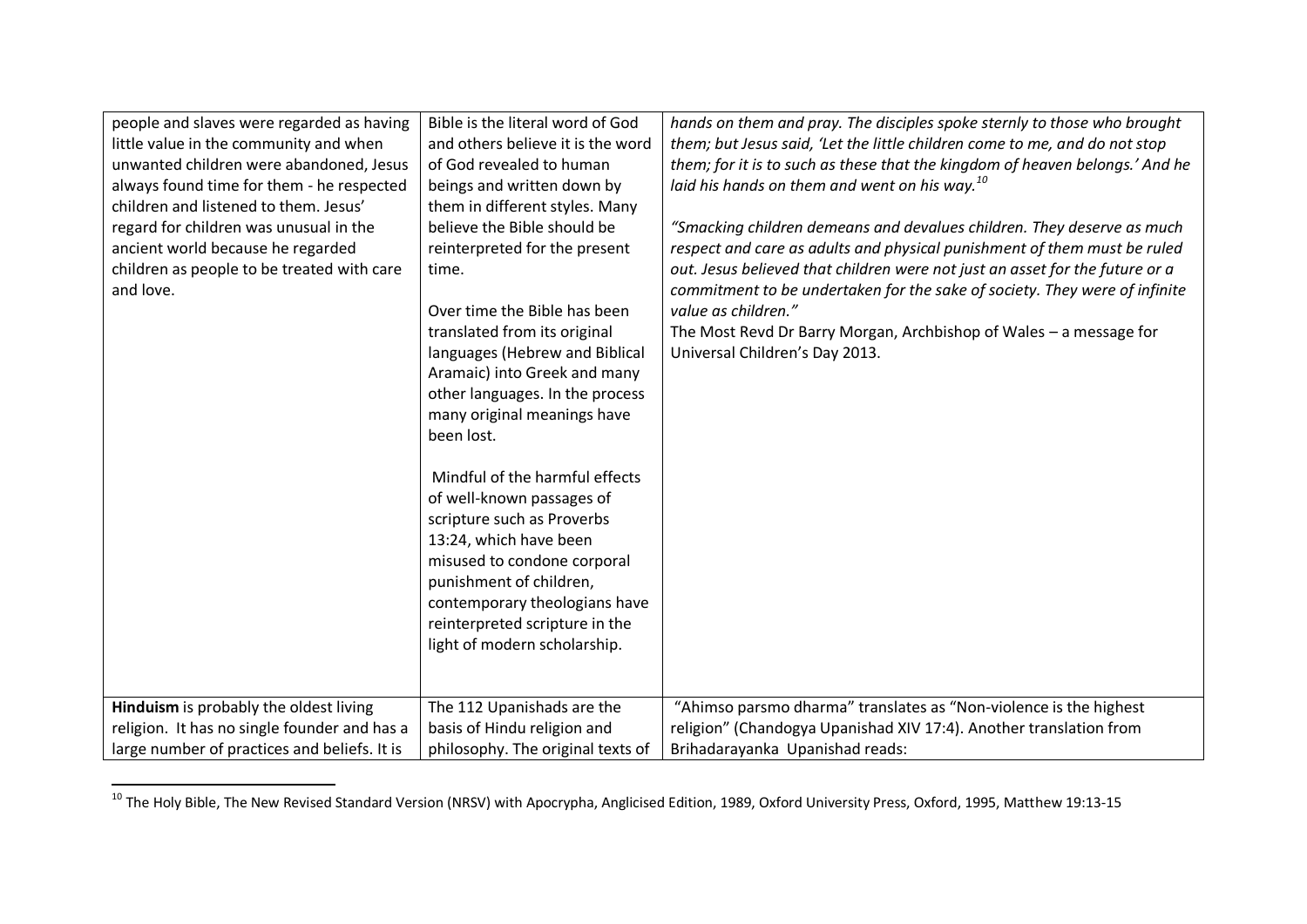| closely associated with Jainism, Buddhism   | the Upanishads come from a       |                                                                                 |
|---------------------------------------------|----------------------------------|---------------------------------------------------------------------------------|
| and Sikhism with whom it shares the         | number of different sources and  | "The reason why all family members are to be loved and looked after is          |
| central belief and practice of ahimsa (non- | were written in 900 BCE.         | because they represent the clearest vision of God on earth." <sup>11</sup>      |
| violence). Throughout its history there     |                                  |                                                                                 |
| have been many key people who have          | The Vedas are the sacred         | There is a saying in Hinduism:                                                  |
| taught different philosophies and written   | scriptures of Hinduism They are  |                                                                                 |
| many different holy books.                  | the oldest known groups of       | "Siva's followers never govern through fear. They are forbidden to hit          |
|                                             | religious writings and were      | children, use harsh words, neglect or abuse them. They know they can't          |
| Hinduism is often referred to as "a way of  | written between 1000 BCE and     | make a child better by making them feel worse."                                 |
| life".                                      | <b>500 BCE</b>                   |                                                                                 |
|                                             |                                  | Writing in Hinduism Today, V.G.J. Tajan, quoting Swami Brahmavidyananda         |
|                                             | Hinduism is a culture of         | of the Divine Life Society of Africa, states:                                   |
|                                             | kindness that teaches ahimsa     |                                                                                 |
|                                             | (non-injury) and against himsa   | "Beating children does not instil discipline. Rather, violence brings into play |
|                                             | (hurtfulness). In the Hindu      | myriad spiritual and psychological problems for both parents and child.         |
|                                             | tradition there is no greater    | 'Violence is a shameful act' states Swami Brahmavidyananda. Beating             |
|                                             | good than a child. Hindus        | children is an act of violence with its roots in anger. Anger is caused by      |
|                                             |                                  |                                                                                 |
|                                             | believe their children are gifts | desire for something which, when not fulfilled, results in uncontrolled         |
|                                             | from the gods and products of    | action. Everything is based on Karma. What goes around comes around.            |
|                                             | their previous karma. Many       | You will reap what you sow." <sup>12</sup>                                      |
|                                             | consider that their children     |                                                                                 |
|                                             | were related to them in their    |                                                                                 |
|                                             | past lives or were their close   |                                                                                 |
|                                             | friends.                         |                                                                                 |
|                                             |                                  |                                                                                 |
|                                             |                                  |                                                                                 |
|                                             |                                  |                                                                                 |
|                                             |                                  |                                                                                 |

<sup>&</sup>lt;sup>11</sup> Swami Krishnananda, The Brihadarayanka Upanishad[, http://www.swami-krishnananda.org/brhad\\_00.html](http://www.swami-krishnananda.org/brhad_00.html)

<sup>12</sup> Rajan, V.G.J. (1998), "Sparing the Child: Should corporal punishment end?', *Hinduism Today,*

<http://www.hinduismtoday.com/modules/smartsection/item.php?itemid=4621>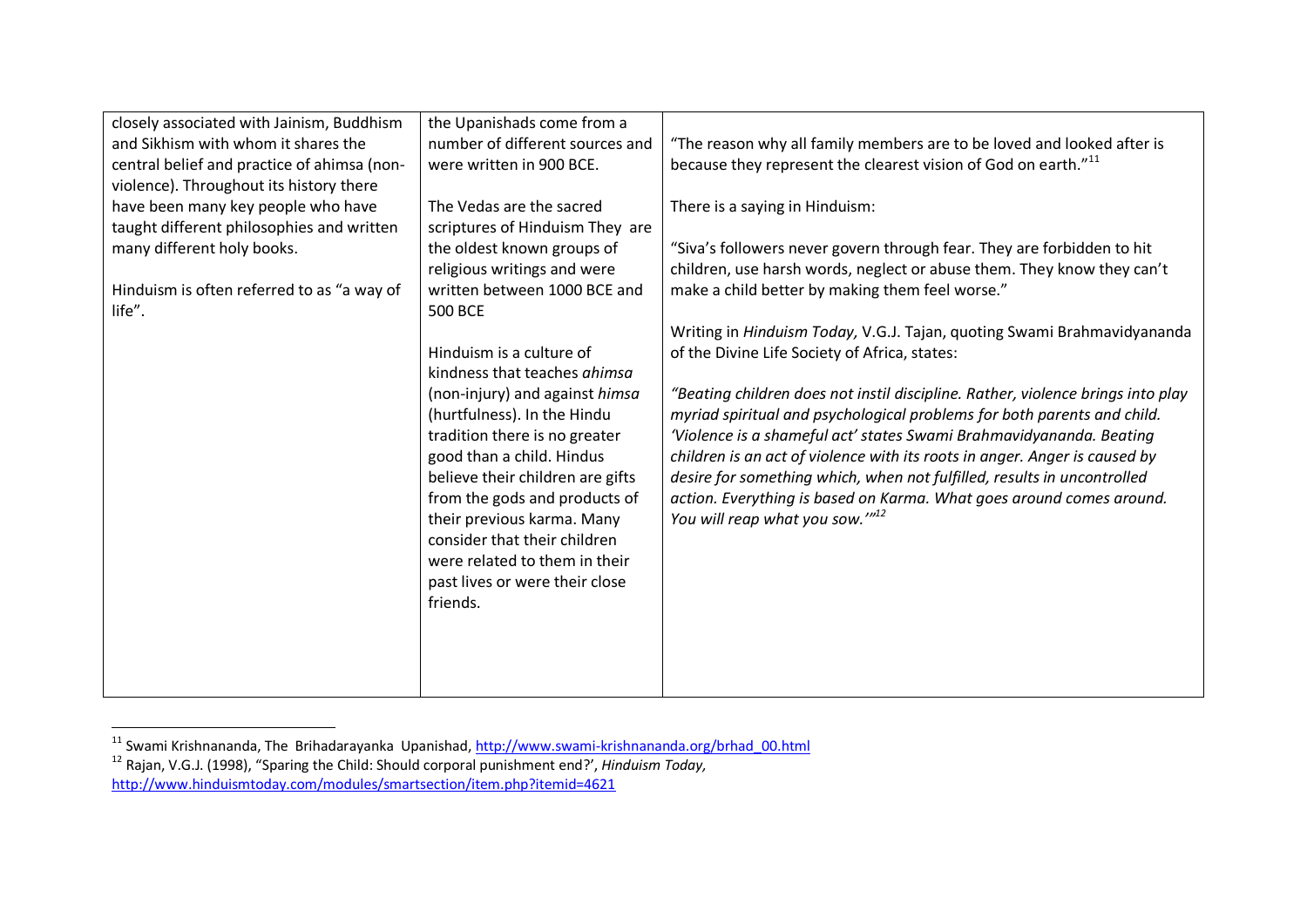| <b>Islam</b> Muslims believe that Islam was                                           | Muslims base their laws on the                         | The Muslim Prophet Muhammed (pbuh) has said:                                                                                                                |
|---------------------------------------------------------------------------------------|--------------------------------------------------------|-------------------------------------------------------------------------------------------------------------------------------------------------------------|
| revealed over 1,400 years ago in Mecca,                                               | Quran which Muslims believe                            | "Respect your children and treat them politely." (Tarbasi's book, volume 2,                                                                                 |
| Arabia.                                                                               | was revealed to the Prophet                            | page 625) <sup>15</sup>                                                                                                                                     |
|                                                                                       | Muhammed in Arabia over 23                             |                                                                                                                                                             |
| Muslims believe Allah (the Arabic word for<br>God) sent a number of prophets to teach | years in the seventh century CE.                       | The Quran repeatedly stresses the sanctity of life (hurmat al hayat). The life<br>of every individual regardless of gender, age, nationality or religion is |
| human beings how to live according to                                                 | The Quran is regarded by                               | worthy of respect. In verses referring to the sanctity of life the term is                                                                                  |
| God's law. The last prophet was                                                       | Muslims as the sacred word of                          | "nafs" (soul life). There is no distinction made between young and old,                                                                                     |
| Muhammad.                                                                             | God and was intended to                                | male and female. Children are regarded as amanat (trust) from Allah. Islam                                                                                  |
|                                                                                       | correct any errors in the Old                          | does not advocate violence against children.                                                                                                                |
| The term "Islam" means "submission" or                                                | and New Testaments. Many                               |                                                                                                                                                             |
| "peace".                                                                              | eminent Muslim scholars have                           | Islam encourages every human being to place the needs of others before                                                                                      |
|                                                                                       | dedicated their minds to the                           | their own. Corporal punishment and other forms of humiliating treatment                                                                                     |
| Islam views all human life as a sacred gift                                           | exegesis of the Quran which is                         | of children conflict directly with the advice of the Prophet, which is about                                                                                |
| from God.                                                                             | the foundation on which all                            | treating those under the age of seven as children, employing tenderness                                                                                     |
|                                                                                       | radical reform or moderate                             | and compassion, treating those from 7 to 14 with care and concern and                                                                                       |
|                                                                                       | change in Islam is grounded.                           | from 14 upwards as close friends and with trust and compassion. The noble<br>Prophet of Islam said:                                                         |
|                                                                                       | The Quran is considered to be                          | "Take good care of your children and bring them up well." <sup>16</sup>                                                                                     |
|                                                                                       | the ultimate authority in all                          |                                                                                                                                                             |
|                                                                                       | matters pertaining to the                              | Annas the Prophet's companion said:                                                                                                                         |
|                                                                                       | religion                                               | "I never saw anyone who was more compassionate to children than the                                                                                         |
|                                                                                       |                                                        | messenger of Allah." <sup>17</sup>                                                                                                                          |
|                                                                                       | "Modern Quranic exegesis                               |                                                                                                                                                             |
|                                                                                       | emphasises the use of classical                        | The Prophet said: "The strong is not the one who overcomes people by his                                                                                    |
|                                                                                       | analytical tools such as <i>ijitihad</i> <sup>13</sup> | strength, but the strong is the one who controls his anger." <sup>18</sup>                                                                                  |
|                                                                                       | to reform both religious                               |                                                                                                                                                             |

 $\overline{a}$ <sup>13</sup> Esposito,J.L.(Editor in Chief) (2003), The Oxford Dictionary of Islam, Oxford University Press Inc., 134. *Ijtihad: an Islamic legal term meaning independent reasoning. Islamic refomers call for a revitalisation of ijtihad in the modern world*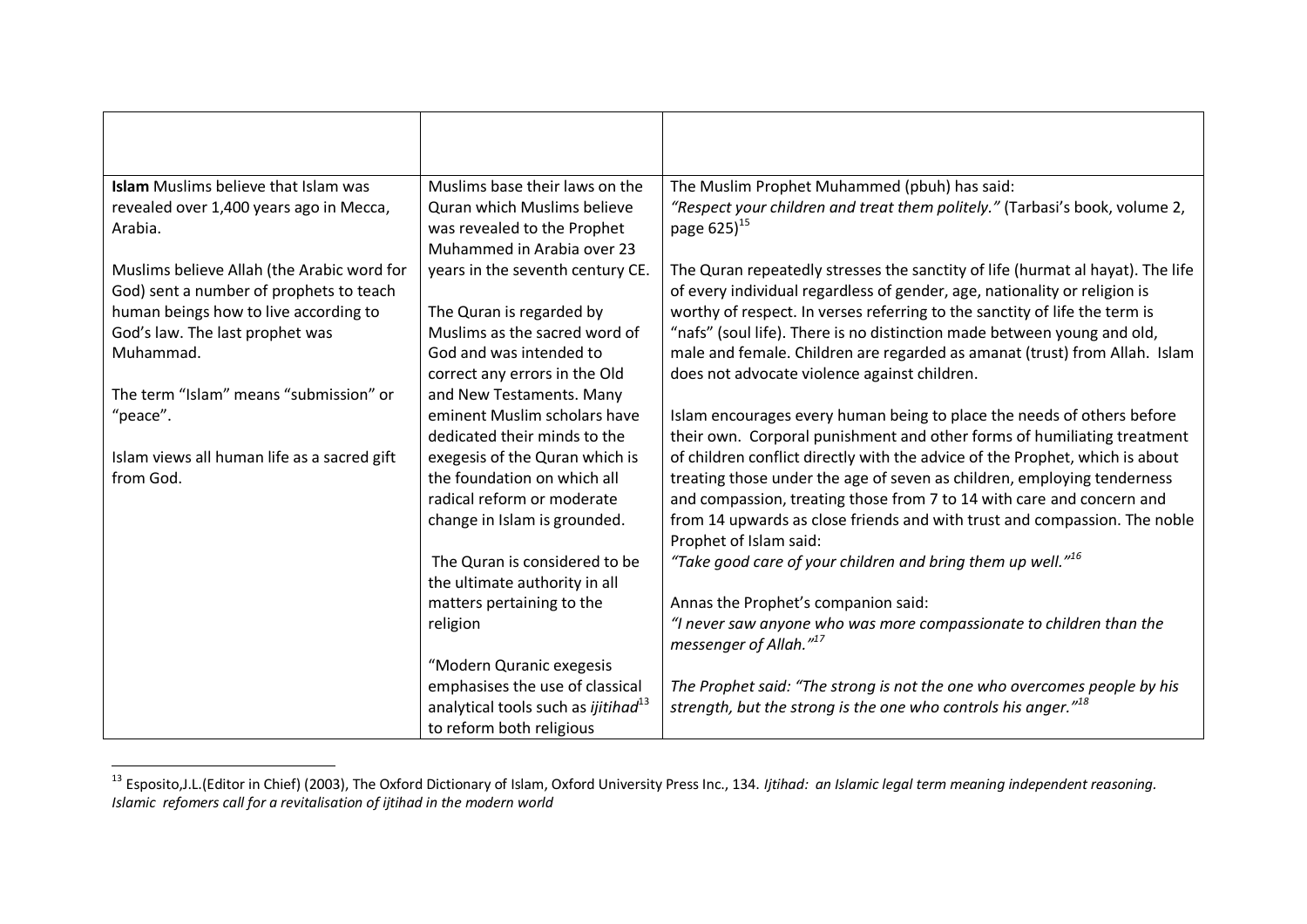|                                                       | practice and society as a<br>whole. $^{\prime\prime 14}$ |                                                                                  |
|-------------------------------------------------------|----------------------------------------------------------|----------------------------------------------------------------------------------|
|                                                       |                                                          |                                                                                  |
| Jainism is an ancient religion from India. It         | The Jain texts contain the                               | Jainism teaches that the way to liberation and bliss is to live one's life       |
| emerged in the 6th century BCE. It is a               | teaching of Mahavira and are                             | without harming others. Jainism is concerned about the welfare of every          |
| religion of love, compassion, respect and             | called The Agamas.                                       | human being and the universe.                                                    |
| the right to live. In Jainism, religion and           |                                                          |                                                                                  |
| culture have deep-rooted relevance to the             | The disciples of Mahavira                                | "One should treat all creatures in the world as one would like to be treated"    |
| development of humankind and to the                   | compiled his works into texts or                         | Mahavira, Sutrakritanga 1.11.33 <sup>20</sup>                                    |
| moral, spiritual and philosophical aspects            | sutras. Because Jain monks and                           |                                                                                  |
| of life.                                              | nuns were not allowed to own                             | Jains aim to practice non-violence in action, speech and thoughts. They          |
|                                                       | religious books they had to                              | believe in "showering love and respect towards all living beings".               |
| Jainism does not have a single founder.               | memorise the sutras in order to                          |                                                                                  |
| The truth has been revealed at different              | pass them on to future                                   | "The Lord has preached that equanimity is the Dharma $21$ Know that              |
| times by a Tirthankara. <sup>19</sup> The last of the | generations.                                             | violence is the cause of all miseries in the world. Violence is in fact the knot |

 $\overline{a}$ <sup>15</sup> Quoted by Ayatollah Seyed Mosavi Gojnourdi (2008) in *Disciplining Children with Kindness – A Shiite Shari'a Perspective,* Tehran: UNICEF, 30, <http://www.unicef.org/iran/CP-Eng.pdf>

<sup>16</sup> Narrated by Ibn Majah in his Sunan*, Kitab Al-Adab* (Book of Good Manners), 2/1211, Hadith 3671. Narrated on the authority of Anas bin Malik

<sup>17</sup> A recollection by Anas ibn Malik, *The Prophet's compassion for children*, Aamatullah Abdullah[, http://www.ummah.com/forum/archive/index.php/t-80273.html](http://www.ummah.com/forum/archive/index.php/t-80273.html)

<sup>18</sup> Good Manners and Form (Al-Adab) of Sahih Bukhari, Book 73 Hadith 135. The Hadith ia available at: [http://www.searchtruth.com/book\\_display.php?book=73&translator=1&start=0&number=135](http://www.searchtruth.com/book_display.php?book=73&translator=1&start=0&number=135)

<sup>14</sup> Esposito,J.L. (Editor in Chief) (2003), *The Oxford Dictionary of Islam*, Oxford University Press Inc., 256.

<sup>19</sup> A Tirthankara appears in the world to teach the way to Moksha (liberation). A Tirthankara is not a god he is an ordinary soul, born a human, who has attained the state of a Tirthankara through a pure developed state of the soul. Further information is available at<http://www.jainuniversity.org/>

<sup>20</sup> Mahavira, Sutrakritanga 1.11.33[, www.edminterfaithcentre.ca/goldrule.htm](http://www.edminterfaithcentre.ca/goldrule.htm)

<sup>21</sup> *Dharma* in Jainism means the nature of the object or beyond worldly. Dharma also refers to the teachings and doctrines of the founders of Buddhism and Jainism.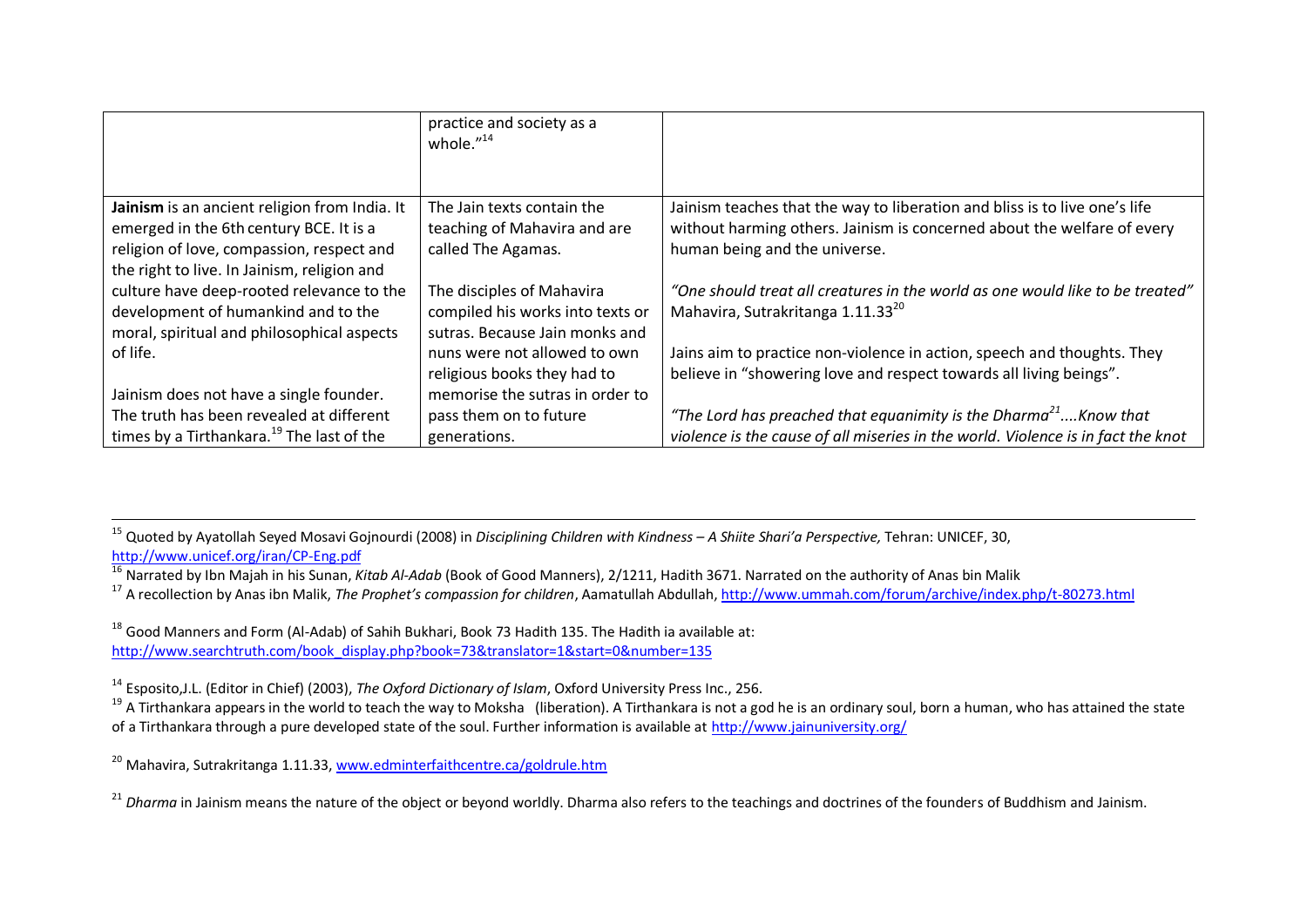| Tirthankaras was Mahavira (599-527) a<br>contemporary of Buddha.                                                                                                                                                                                                                                                                                                                                              |                                                                                                                                                                                                                                                                                                                                                                                                                                                                               | of bondage. This is the eternal, perennial and unalterable way of spiritual<br>life. Do not injure any living thing". <sup>22</sup>                                                                                                                                                                                                                                                                                                                                                                                                                                                                                                                                                                                                                                                                                                                                                                |
|---------------------------------------------------------------------------------------------------------------------------------------------------------------------------------------------------------------------------------------------------------------------------------------------------------------------------------------------------------------------------------------------------------------|-------------------------------------------------------------------------------------------------------------------------------------------------------------------------------------------------------------------------------------------------------------------------------------------------------------------------------------------------------------------------------------------------------------------------------------------------------------------------------|----------------------------------------------------------------------------------------------------------------------------------------------------------------------------------------------------------------------------------------------------------------------------------------------------------------------------------------------------------------------------------------------------------------------------------------------------------------------------------------------------------------------------------------------------------------------------------------------------------------------------------------------------------------------------------------------------------------------------------------------------------------------------------------------------------------------------------------------------------------------------------------------------|
| Jainism is a religion of self-help - there are<br>no gods to turn to.                                                                                                                                                                                                                                                                                                                                         |                                                                                                                                                                                                                                                                                                                                                                                                                                                                               | Navin Shamji Dedhia writes:<br>"Jainism does not entail blind adherence to customs and traditions. It<br>provides timely solutions appropriate to our circumstances Children learn<br>religious and cultural values from parents, teachers, colleagues and<br>scholars."23                                                                                                                                                                                                                                                                                                                                                                                                                                                                                                                                                                                                                         |
| Judaism is one of the oldest religions in<br>the world and centres around a belief in<br>one God. Its history dates back 3,500 years<br>to the ancient Hebrews whose ancestral<br>father was the patriarch Abraham. History<br>is very important to Jewish belief as it is in<br>historical accounts that God reveals<br>himself to his people. Jews believe God<br>chose them to be a light to all humanity. | The sacred text of Judaisim is<br>the Hebrew Bible which dates<br>from the beginning of the 8th<br>century BCE.<br>Followers of Judaism are often<br>called the "People of the Book".<br>After the Exile <sup>24</sup> Jewish religious<br>life turned to the study of the<br>Torah and prayer in the<br>synagogue, and this has been<br>central to Jewish life ever since.<br>Study of the Torah (mostly in<br>Hebrew) is an integral part of a<br>Jewish child's education. | "What is hateful to you, do not do to your neighbour. This is the whole<br>Torah; all the rest is commentary. Go and learn it."<br>Hillel, Talmud, Shabbat, 31a; Tobit 4:15<br>Chessed (kindness), compassion and justice are the classic Jewish values<br>and the nourishing and protecting of human life is of prime importance in<br>Jewish law. Historically, by the end of the Talmudic period (500 CE) there<br>was an emphasis on kindness and compassion. As a result of rabbinic<br>teachings, traditional Jewish homes were noted for treating children with<br>love and warmth.<br>"No law of the Jewish religion decrees physical punishment of children. It<br>stands to reason that modern Jews repudiate all degrading treatment of<br>children."<br>Morton Narrowe, Chief Rabbi Emeritus <sup>25</sup><br>Demonstrating love and respect for children is exemplified in one of the |
|                                                                                                                                                                                                                                                                                                                                                                                                               | Another important text is the<br>Talmud which is a collection of                                                                                                                                                                                                                                                                                                                                                                                                              | most important customs in Jewish family life which takes place on the                                                                                                                                                                                                                                                                                                                                                                                                                                                                                                                                                                                                                                                                                                                                                                                                                              |

 $\overline{a}$ <sup>22</sup> Extract from the Jain Prayer for Peace,<http://www.jainuniversity.org/jain-pooja/17>

 $^{24}$  Information about the "Exile": http://www.britannica.com/event/Babylonian-Exile

<sup>25</sup> Narrowe, M., quoted in Modig, C. (2009), *Never Violence – Thirty Years On From Sweden's Abolition of Corporal Punishment*, Government Offices of Sweden & Save the Children Sweden, 27